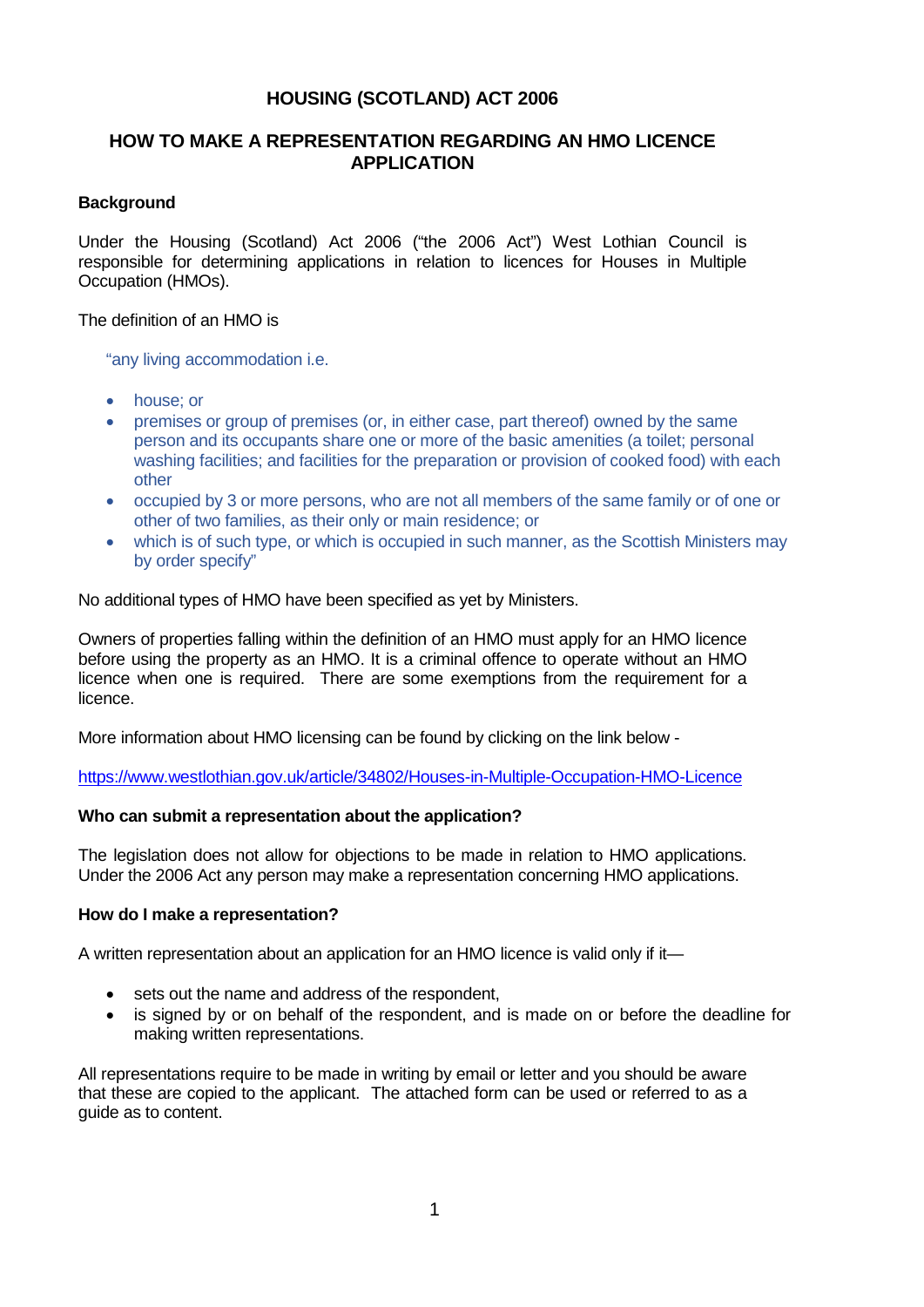## **What is the time limit for submitting a representation?**

The deadline for making written representations is either the date 21 days after the application is lodged which is specified in the site notice, or the date contained in a public notice, whichever is later.

Late representations will not be considered by the council unless it is satisfied that it was reasonable for the respondent to make the representation after the deadline for doing so.

#### **How will my representation be considered?**

If any representations or adverse reports are received from the public or the council's advisors the application will be referred to the Licensing Committee for determination. All persons who submit representations will be invited to attend the committee hearing to make an oral submission.

Before determining an application for an HMO licence, the council must consider any —

- valid written representations (unless withdrawn),
- reports made by advisors on the application
- written responses given by the applicant and
- oral representations

#### **What are the grounds of refusal for HMO applications available to the council?**

You should note that under the legislation the council has limited grounds for refusal available to it. Issues which can be taken account of under planning and other legislation cannot be taken account of in determining these applications unless the issues fall within the statutory grounds for refusal. You may wish to seek legal advice about this before making a representation.

#### First possible ground of refusal

The application must be refused if the applicant or any agent referred in the application is not a fit and proper person to be authorised to permit persons to occupy any living accommodation as an HMO. Where the applicant or agent is not an individual the council must consider if any director, partner other person concerned in the management of the applicant or agent is a fit and proper person.

In deciding if a such a person is a fit and proper person the terms of Section 85 of the Antisocial Behaviour (Scotland) Act 2004 apply. The council shall have regard (among other things) to any material:

- if it shows that the relevant person has
	- o committed any offence involving–
		- **fraud or other dishonesty;**
		- **firearms**
		- violence:
		- **drugs**;
		- a sexual offence, or
- practised unlawful discrimination in, or in connection with, the carrying on of any business; or
- contravened any provision of
	- o any Letting Code issued under [section 92A;](https://uk.practicallaw.thomsonreuters.com/Document/IFDCAF260E45511DA8D70A0E70A78ED65/View/FullText.html?originationContext=document&transitionType=DocumentItem&contextData=(sc.DocLink))
	- o the law relating to housing; or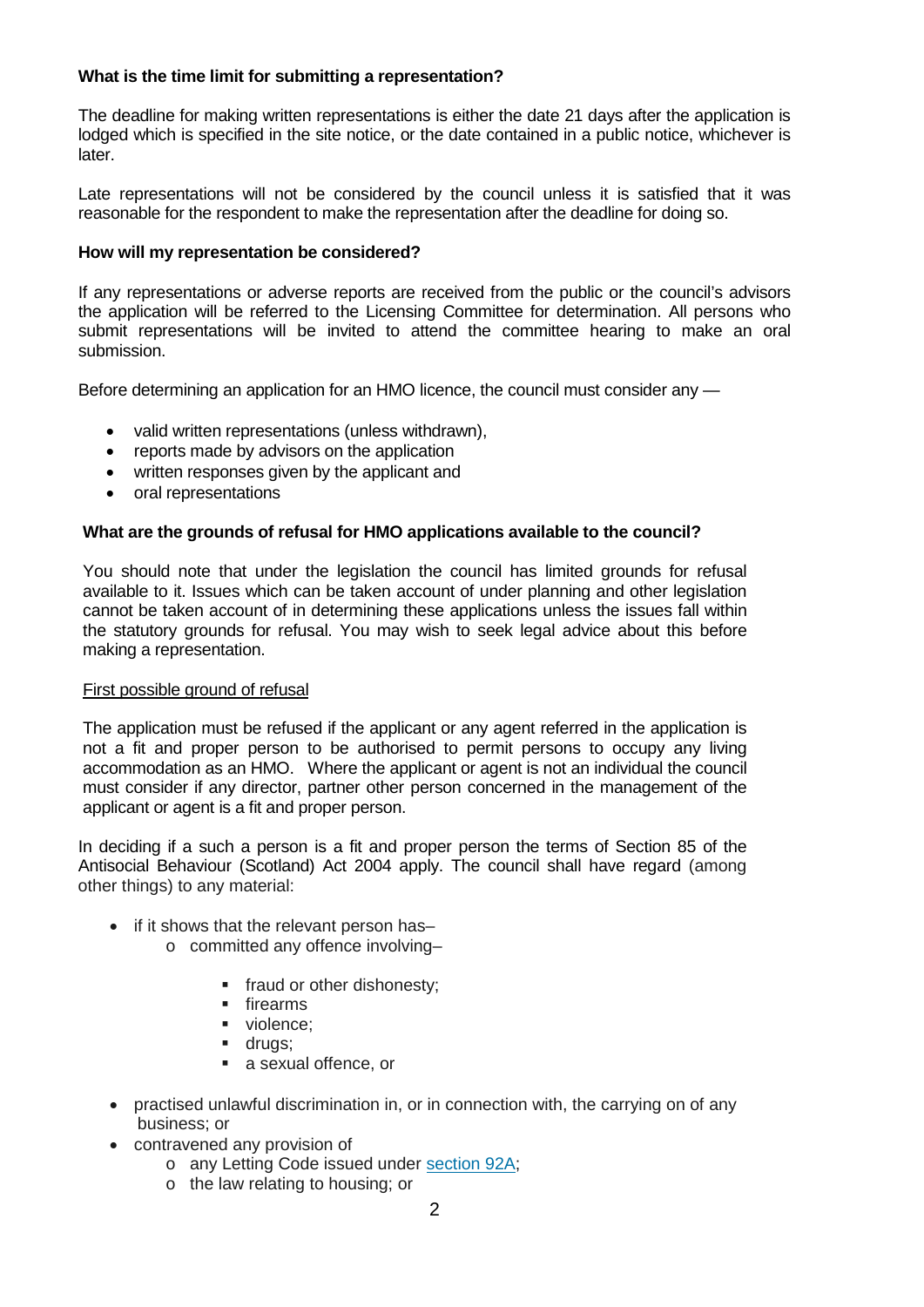o landlord and tenant law.

## Second ground of refusal

The council may only grant an HMO licence if it considers that the living accommodation concerned —

- (a) is suitable for occupation as an HMO, or
- (b) can be made so suitable by including conditions in the HMO licence.

In determining whether any living accommodation is, or can be made to be, suitable for occupation as an HMO the council must consider—

- (a) its location,
- (b) its condition,
- (c) any amenities it contains,
- (d) the type and number of persons likely to occupy it,
- (da) whether any rooms within it have been subdivided,

(db) whether any rooms within it have been adapted and that has resulted in an alteration to the situation of the water and drainage pipes within it,

- (e) the safety and security of persons likely to occupy it, and
- (f) the possibility of undue public nuisance.

#### Third possible ground of refusal

That there is or would be if the application was granted overprovision of HMOs in the locality. In making a decision regarding overprovision the council must have regard to -

- whether there is an existing HMO licence in respect of the property
- the views, if known, of the applicant and, if applicable, of any tenant of the property
- the number and capacity of licensed HMOs in the locality premises,
- the need for housing accommodation in the locality and the extent to which HMO accommodation is required to meet that need,
- such other matters as the Scottish Ministers may by order specify (none have been as yet)

West Lothian Council has a small number of HMOs licensed and does not have an HMO overprovision policy.

#### **Can I appeal against the grant of an HMO licence?**

Anyone who has made a representation can appeal to the local Sheriff Court within 28 days of receiving notice of the decision by lodging a summary application. You should contact the Sheriff Court for further details.

In addition, anyone who made a representation can ask the council to provide a statement of reasons for the decision within 14 days of receiving notice of the decision.

Please send any representation by email to:

[licensingservices@westlothian.gov.uk](mailto:licensingservices@westlothian.gov.uk) or by post to -

West Lothian Council Licensing Team West Lothian Civic Centre Howden Road South Livingston EH54 6FF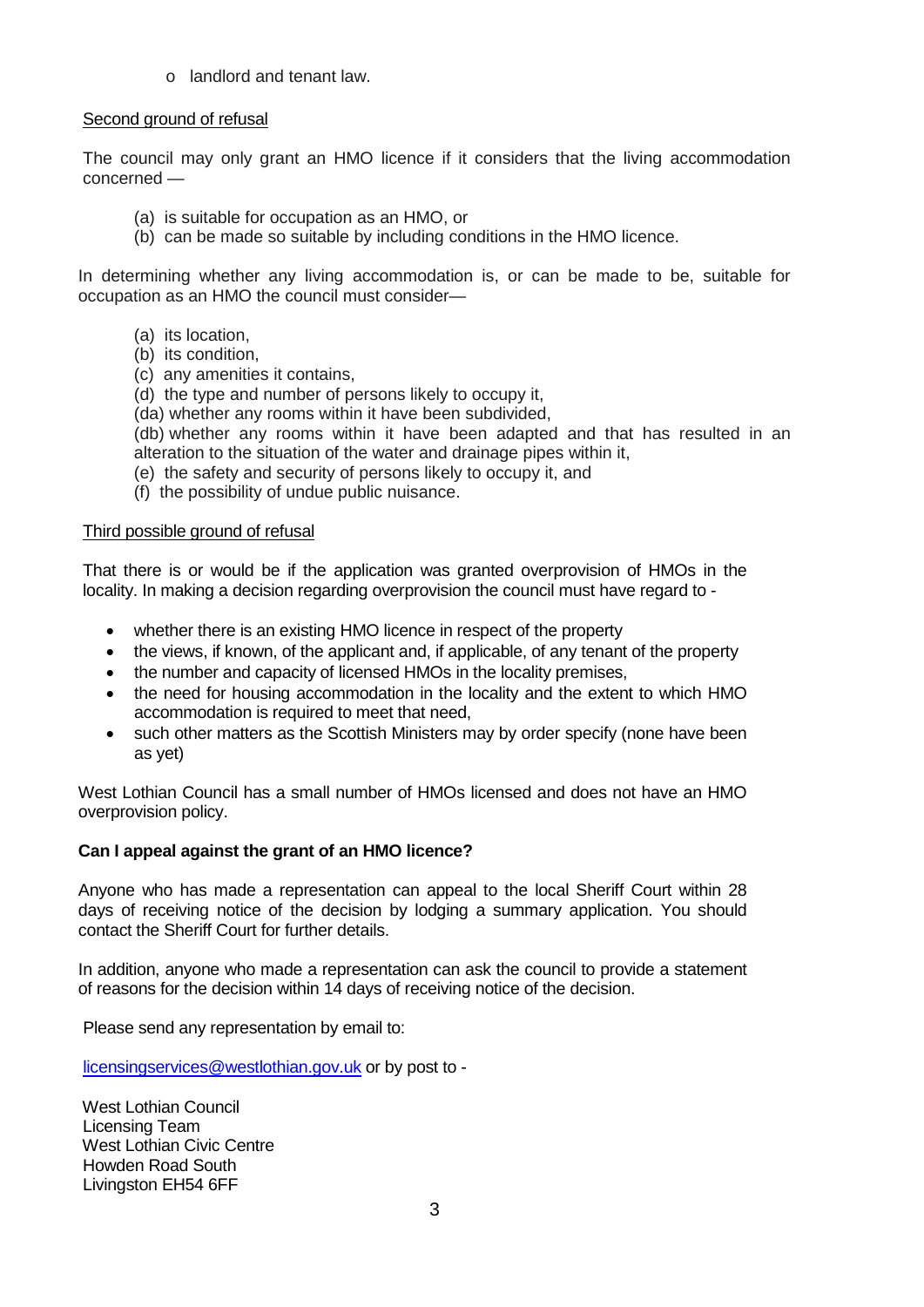# **OPTIONAL FORM WHICH CAN BE USED TO MAKE REPRESENTATIONS IN RELATION TO AN HMO APPLICATION**

Please read the attached guidance notes on how to make a representation in relation to an HMO application before completing this form. This form when completed should be sent to the Licensing Team using the contact details in the guidance notes.

٦

## **1. Full name and address of person making the representation:**

| Telephone Number: |  |
|-------------------|--|
| Email Address:    |  |

# **2. Address of premises in respect of which the representation is made:**

#### **3. Details of your representation (please state your representation in writing in the relevant box, continuing on a separate sheet if necessary. If you are unsure which box to complete, please refer to the guidance notes above.)**

| 1. | In support of application    |  |
|----|------------------------------|--|
| 2. | Fit and proper person issues |  |